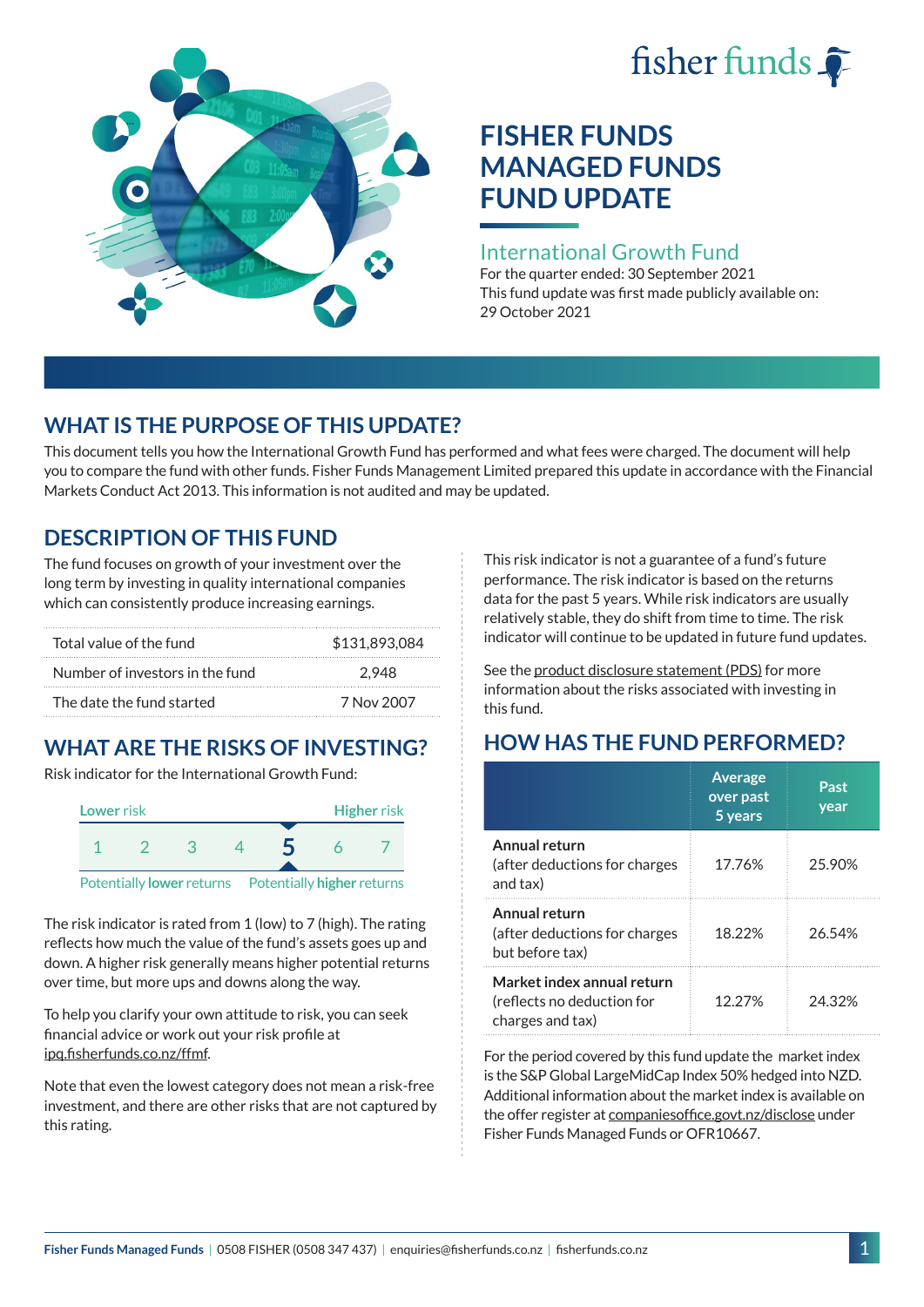## **ANNUAL RETURN GRAPH**



This shows the return after fund charges and tax for each of the last 10 years ending 31 March. The last bar shows the average annual return for the last 10 years, up to 30 September 2021.

**Important:** This does not tell you how the fund will perform in the future.

Returns in this update are after tax at the highest prescribed investor rate (PIR) of tax for an individual New Zealand resident. Your tax may be lower. The market index return reflects no deduction for charges and tax.

#### **WHAT FEES ARE INVESTORS CHARGED?**

Investors in the International Growth Fund are charged fund charges that include GST. In the year to 31 March 2021 these were:

|                                                | % of net asset value |
|------------------------------------------------|----------------------|
| <b>Total fund charges</b>                      | 4.37%                |
| Which are made up of:                          |                      |
| Total management and<br>administration charges | 1.42%                |
| Inding:                                        |                      |
| Manager's basic fee                            | 1.27%                |
| Other management and<br>administration charges | 0.15%                |
| Total performance-based fees <sup>1</sup>      | 2.95%                |

Small differences in fees and charges can have a big impact on your investment over the long term.

#### **EXAMPLE OF HOW THIS APPLIES TO AN INVESTOR**

Katie had \$10,000 in the fund at the start of the year and did not make any further contributions. At the end of the year, Katie received a return after fund charges were deducted of \$2,590 (that is 25.90% of her initial \$10,000). Katie did not pay other charges. This gives Katie a total return after tax of \$2,590 for the year.

# **WHAT DOES THE FUND INVEST IN?**

#### **Actual investment mix**

This shows the types of assets that the fund invests in.



#### **Target investment mix**

This shows the mix of assets that the fund generally intends to invest in.